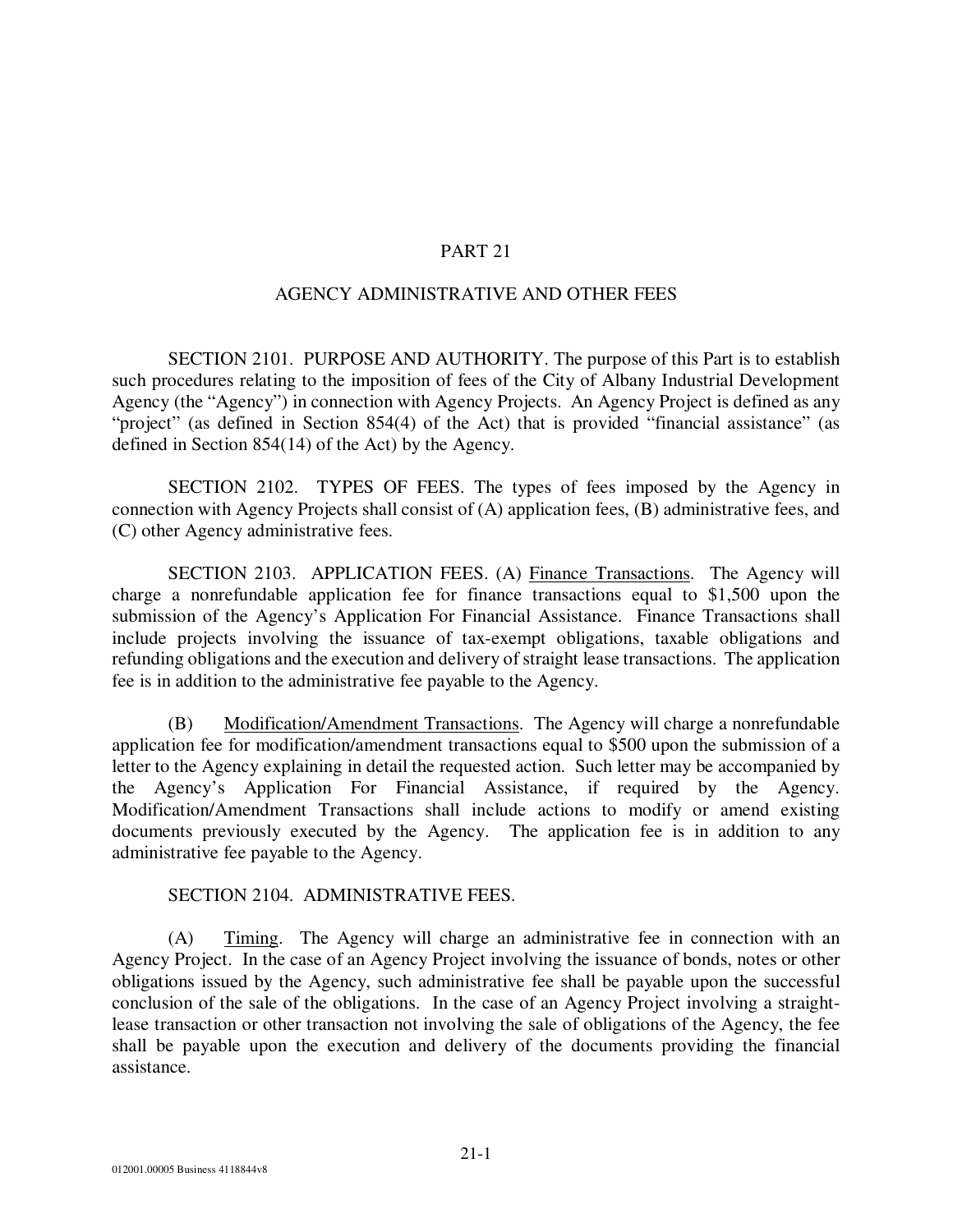(B) Amount: Bond Transactions. The amount of the administrative fee for an Agency Project involving the sale of obligations issued by the Agency shall be computed as follows:

> Tax-Exempt Obligation: Except as provided below, one percent (1.0%) of the aggregate principal amount of the obligations the interest on which is not subject to federal income tax issued with respect to the Agency Project.

> Tax-Exempt Not-for-Profit Obligations: One percent (1.0%) of the aggregate principal amount of the obligations the interest on which is not subject to federal income tax issued with respect to the Agency Project. This fee formula is applicable to Agency Projects which benefit not-for-profit corporations.

> Taxable Obligations: One percent (1.0%) of the aggregate principal amount of the obligations subject to federal income tax issued with respect to the Agency Project.

The Agency may modify the amount of the administrative fee computed herein if Bond Counsel advises the Agency that such modification is necessary in order to ensure that the interest on the obligations is excludable from gross income for federal income tax purposes.

(C) Amount: Refunding Bond Transactions. The amount of the administrative fee for an Agency Project involving the sale of obligations to refund an outstanding amount of obligations shall be computed as follows:

> If the outstanding obligations were originally issued by the Agency and the amount of the refunding obligations does not exceed the amount of the existing obligations, the administrative fee shall be one-quarter of one percent (.25%) of the aggregate principal amount of the refunding obligations to be issued.

> If the outstanding obligations were originally issued by the Agency and the amount of the refunding obligations does exceed the amount of the outstanding obligations, an administrative fee shall be payable on such difference based on the formula contained in Section 2104(B) above.

> If the outstanding obligations were not originally issued by the Agency, an administrative fee shall be payable on the total aggregate principal amount of the refunding obligations based on the formula contained in Section 2104(B) above.

The Agency may modify the amount of the administrative fee computed herein if Bond Counsel advises the Agency that such modification is necessary in order to ensure that the interest on the refunding obligations is excludable from gross income for federal income tax purposes.

(D) Amount: Straight Lease Transactions. The amount of the administrative fee for an Agency Project involving straight lease transactions shall be computed as follows:

> One percent (1.0%) of the cost of the Agency Project. The cost of the Agency Project shall be the greater of (A) the amount financed by the applicant in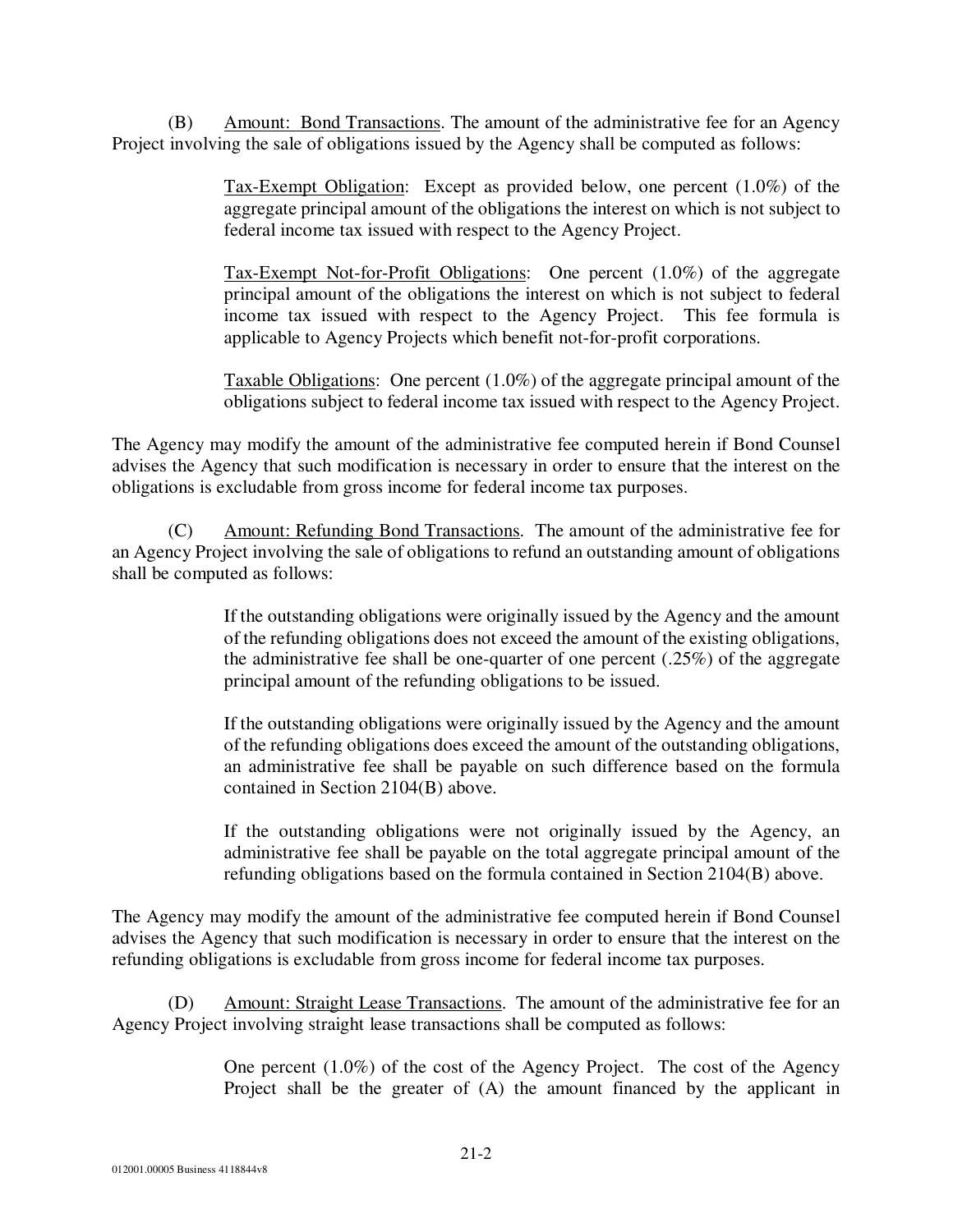undertaking the Agency Project, or (B) the cost incurred by the applicant in undertaking the Agency Project. Notwithstanding the one percent (1%) fee formula for Straight Lease Transactions noted above, in cases where the Straight Lease Transaction provides the applicant sales tax and/or mortgage recording tax exemptions (but not real property tax exemptions), the Agency administrative fee shall be one-half of one percent (0.5 of 1%) of the cost of the Agency Project. The costs of the Agency Project shall be determined as noted above. If the administrative fee is to be determined by the cost incurred by the applicant in undertaking the Agency Project, the applicant shall deliver to the Agency at the closing an affidavit certifying as to the cost of the Agency Project.

(E) Additional Fee for Low Income Housing/Tax Credit (9% only) Projects. An annual administrative fee equal to \$10,000 shall be payable annually by the project applicant on each January 1 for a term equal to ten (10) years. This annual administrative fee is in addition to the standard administrative fee for Straight Lease Transactions noted above and is applicable to Agency Projects which provide for low income housing/tax credit (9% only) projects.

## SECTION 2105. OTHER AGENCY ADMINISTRATIVE FEES.

(A) Other Agency Administrative Fees. The Agency will also charge certain other administrative fees described in this Section 2105 in connection with Agency Projects. Such fees include post-closing modification/amendment transaction fees, URTIP Project fees, New York State Cost Recovery fees, and special meeting fees. Such administrative fees shall typically be payable upon the execution and delivery of documents completing the transaction.

(B) Amount: Post-Closing Modification/Amendment Transactions. The amount of the administrative fee for Post-Closing Modification/Amendment Transactions shall be determined by the staff of the Agency, with the review and approval by the Agency. The minimum administrative fee for such transactions shall equal \$500, payable at the time the applicant submits the application to the Agency.

(C) URTIP Projects. By resolution of the Agency, any project seeking assistance from the Agency under the Agency's URTIP Policy may also be subject to an administrative fee based on a percentage of the present value of the real property tax abatements provided pursuant to the Agency's URTIP Policy. The staff of the Agency shall (1) review with the applicant whether an administrative fee is due and (2) calculate the amount of the administrative fee.

(D) New York State Cost Recovery Fees. Chapter 85 of the Laws of 2002 (the "2002 Act") imposes certain "cost recovery" fees on the Agency. The amount of the fee is based on the principal amount of bonds issued by the Agency, as described below:

| <b>Principal Amount of Bonds</b> |  | Fee   |
|----------------------------------|--|-------|
| \$1,000,000 or less              |  | .168% |
| \$1,000,000 to \$5,000,000       |  | .336% |
| \$5,000,001 to \$10,000,000      |  | .504% |